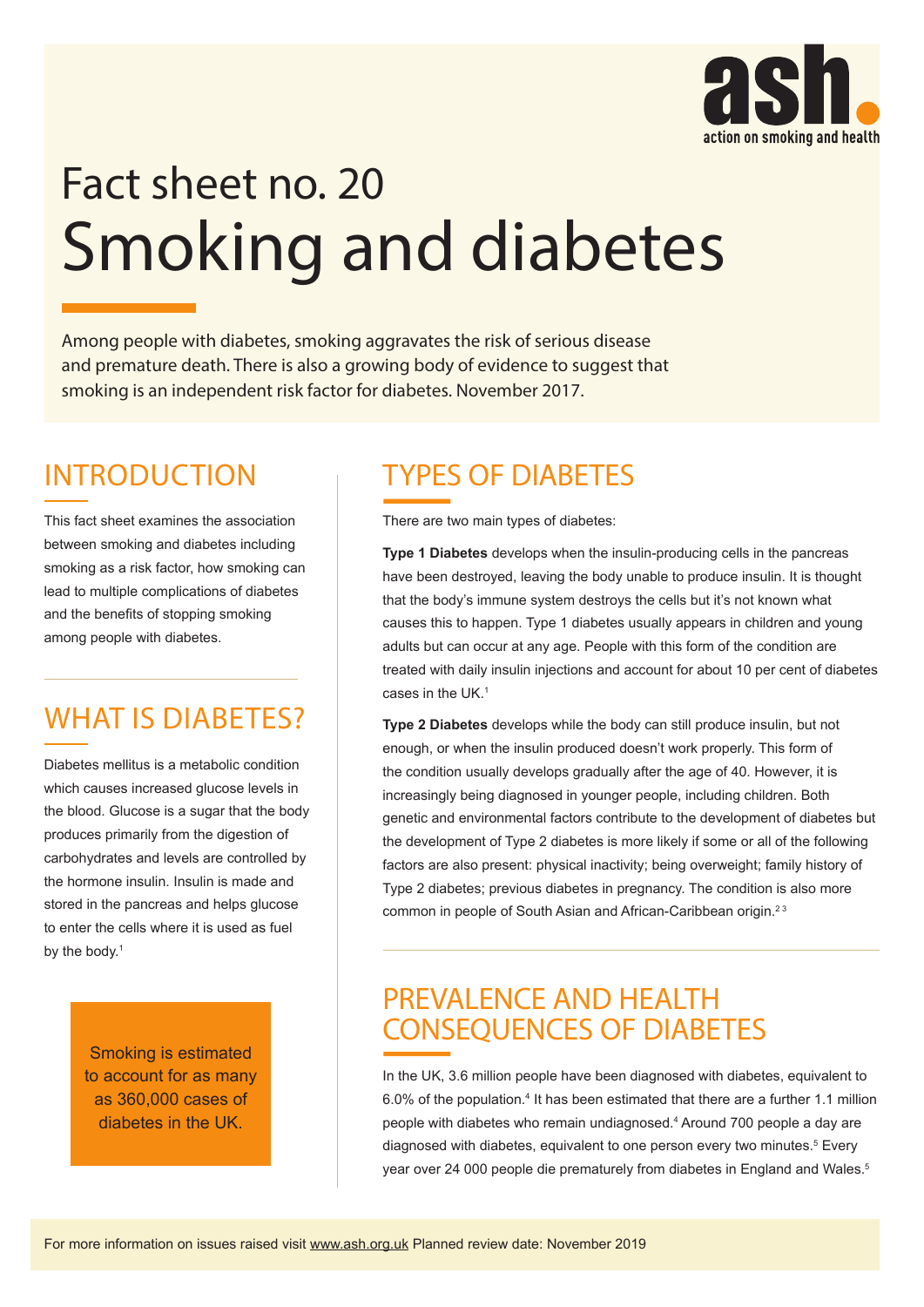## SMOKING AND THE RISK OF DEVELOPING TYPE 2 DIABETES

Smoking is a known risk factor for Type 2 Diabetes and has been identified as a risk factor for insulin resistance, a precursor for diabetes.<sup>678910</sup> A systematic review of 25 studies found that all but one revealed an association between active smoking and an increased risk of diabetes.<sup>11</sup> On the basis of this review, it is estimated that 12% of all Type 2 diabetes in the United States may be attributable to smoking.12 If the same proportion is applied to the UK, smoking may account for as many as 360,000 cases of diabetes.

Smoking-related risk of diabetes increases with the number of cigarettes smoked. The Cancer Prevention Study 1, a cohort study of 275,190 men and 434,637 women, found that women who smoke more than 40 cigarettes a day have a 74% increased risk of developing diabetes, with men's risk increasing by 45%.13

Tobacco use has also been shown to deteriorate glucose metabolism which may lead to the onset of Type 2 diabetes.<sup>13</sup> There is also some evidence which suggests that smoking increases diabetes risk through a body mass index independent mechanism.14 15

There is also evidence, including a 2013 cohort study of over 37,000 women, to suggest that exposure to secondhand smoke is a risk factor for the development of Type 2 diabetes**.** 16 17 18 19 20 Studies published in 2017 further found that exposure to secondhand smoke was a risk factor for poor glycaemic control<sup>21</sup> and that there was an association between exposure to secondhand smoke and worsening glycaemic parameters.<sup>22</sup>

#### PEOPLE WITH DIABETES ARE AT GREATER RISK OF:

- high blood pressure and heart disease
- stroke
- kidney disease
- nerve damage leading to limb amputation
- eye damage such as retinopathy (disorders of the retina)
- dementia and depression
- sexual dysfunction
- complications in pregnancy<sup>5</sup>

Smoking-related risk of diabetes increases with the number of cigarettes smoked.

# SMOKING, DIABETES AND PREGNANCY

Women who smoke during pregnancy are at increased risk of developing gestational diabetes and also increase the risk of their offspring developing diabetes later in life.<sup>23 24</sup> Gestational diabetes mellitus is high blood sugar that develops during pregnancy.<sup>25</sup> Women who develop diabetes during pregnancy have a seven-fold increased risk of subsequently developing Type 2 diabetes compared with women who have normal levels of glucose in pregnancy.26

## METABOLIC SYNDROME

Metabolic syndrome is the medical term for a combination of diabetes, high blood pressure and obesity. It has been estimated that one in four adults are affected by metabolic syndrome in the UK.<sup>27</sup> There is evidence that suggests a strong association between cigarette smoking, insulin resistance and metabolic syndrome.28 29

Smokers with metabolic syndrome are at increased risk of perioperative (surgical) complications<sup>30</sup> and there is also an association between smoking, metabolic syndrome and advanced chronic kidney disease in later life.<sup>31</sup> There is some emerging evidence that shows that smoking with metabolic syndrome is a risk factor for atrial fibrillation, which is itself linked to an increased risk of mortality and cardiovascular disease.<sup>32</sup>

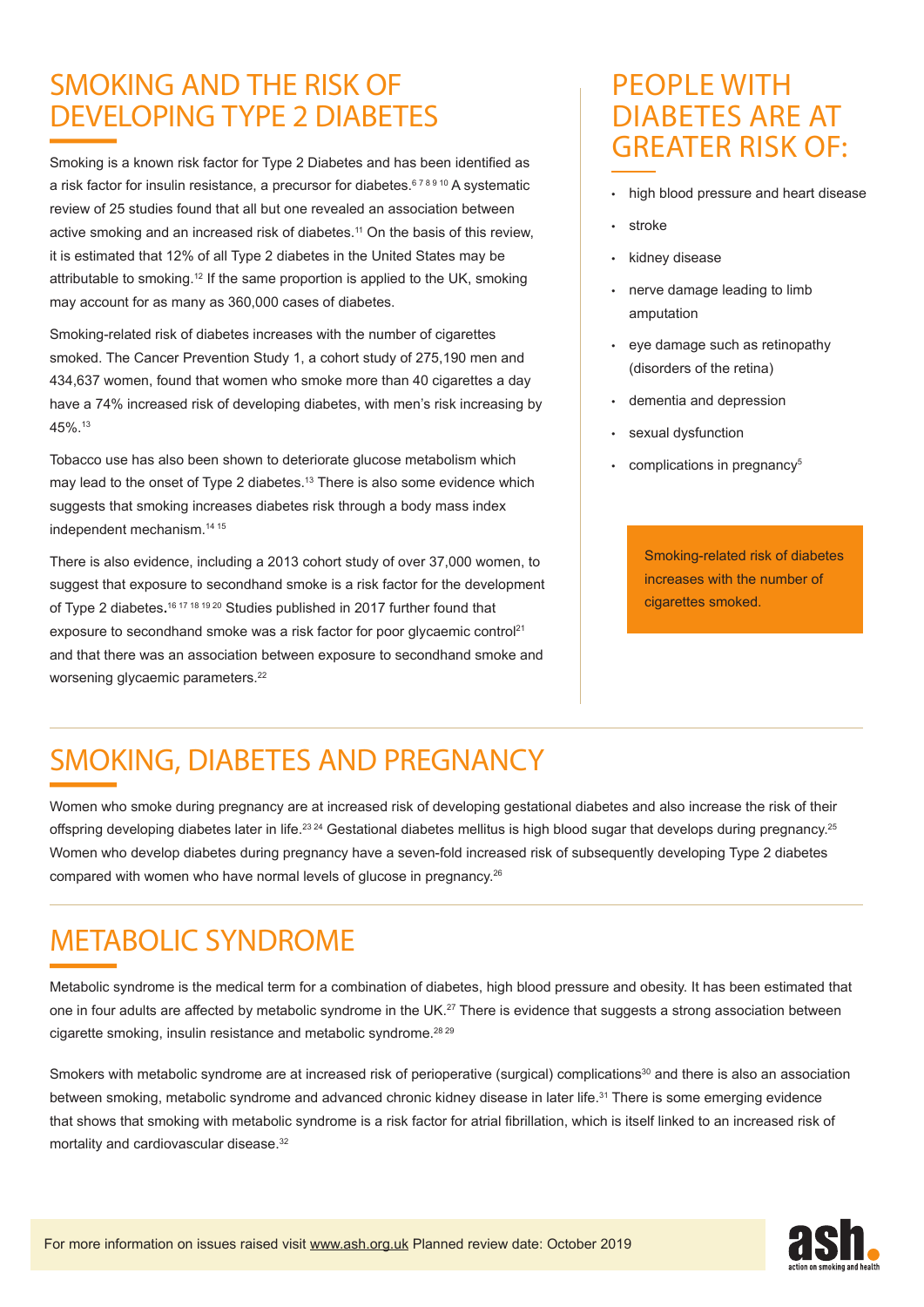# SMOKING, DIABETES AND PREMATURE DEATH

Compared with non-smokers with diabetes, people with diabetes who smoke have an increased risk of premature death and an increased risk of heart disease.<sup>33</sup> Smokers have an increased risk of cardiovascular mortality, and a number of cardiovascular events including coronary heart disease, stroke and myocardial infarction, compared to non-smokers.<sup>33</sup> Smoking is also associated with increased risk of cardiovascular complications.34

There is evidence that these risks increase with increased cigarettes smoked per day. A large prospective study of US nurses found that among those with diabetes the relative risks of mortality were 1.31 for past smokers, 1.43 for current smokers of 1-14 cigarettes per day, 1.64 for smokers of 15-34 cigarettes per day, and 2.19 for current smokers of 35 or more cigarettes per day.35

## THE EFFECT OF SMOKING ON COMPLICATIONS OF DIABETES

Smoking is associated with numerous complicating factors in diabetes.

Increased risks of kidney disease (nephropathy) have been shown in Type 1 diabetes patients who smoke.<sup>36 37</sup> There is also evidence that both active and passive smoking increases the risks of chronic kidney disease in Type 2 diabetes patients.38 Smoking has been found to increase the risk of albuminuria (the presence of protein in the urine, which indicate signs of kidney disease) in both Type 1 and Type 2 diabetes.39 40

The relationship between cigarette smoking and retinopathy (disorders of the retina) is less well defined than that of other microvascular complications of diabetes. However, some studies have found an association between smoking and diabetic retinopathy $41$  and a 2015 study found that nicotine expedited diabetes induced retinal changes.42

People with diabetes who smoke have an increased risk of premature death and an increased risk of heart disease and other complications.

Smoking is a documented risk factor for both the development and progression of various types of neuropathy (damage to the peripheral nervous system).43 44 A systematic review and meta-analysis published in 2015 found that smoking increased the risk of diabetic peripheral neuropathy by 42%<sup>45</sup> and a prospective study found that cigarette smoking was associated with a twofold increase in risk 46

## BENEFITS OF STOPPING SMOKING

Stopping smoking reduces the risk of premature death.The US Nurses' Study found that women with Type 2 diabetes who had stopped smoking for 10 or more years had a mortality relative risk of 1.11 compared with diabetic women who had never smoked.<sup>35</sup> (See also ASH fact sheet: [Stopping smoking: the benefits and aids to quitting](http://ash.org.uk/download/stopping-smoking-the-benefits-and-aids-to-quitting/).)

As diabetes also increases the risk for heart disease and stroke, smokers with diabetes are strongly advised to quit.<sup>1348</sup> However it appears that many smokers with diabetes are not receiving this advice. As part of a regular survey of its members in 2014, Diabetes UK found that 64.1% of smokers had not received support or advice to quit.<sup>48</sup> However, because there is some evidence to show that smoking cessation is associated with altered glycaemic control<sup>49 50 51</sup> and weight gain amongst smokers with diabetes,<sup>49</sup> 51 52 more research is needed to explore the most effective way of helping people with diabetes to stop smoking. 53 54 55

In the light of evidence demonstrating that smoking is an independent risk factor for diabetes and that it is also an aggravating factor for diabetes complications, smoking cessation advice should be a routine component of diabetic care.<sup>56</sup> Concerns about weight gain should be addressed by health care providers whilst emphasising the fact that the health benefits of smoking cessation far outweigh post-cessation weight gain, even in people who are focused on weight management.<sup>56 57 58</sup>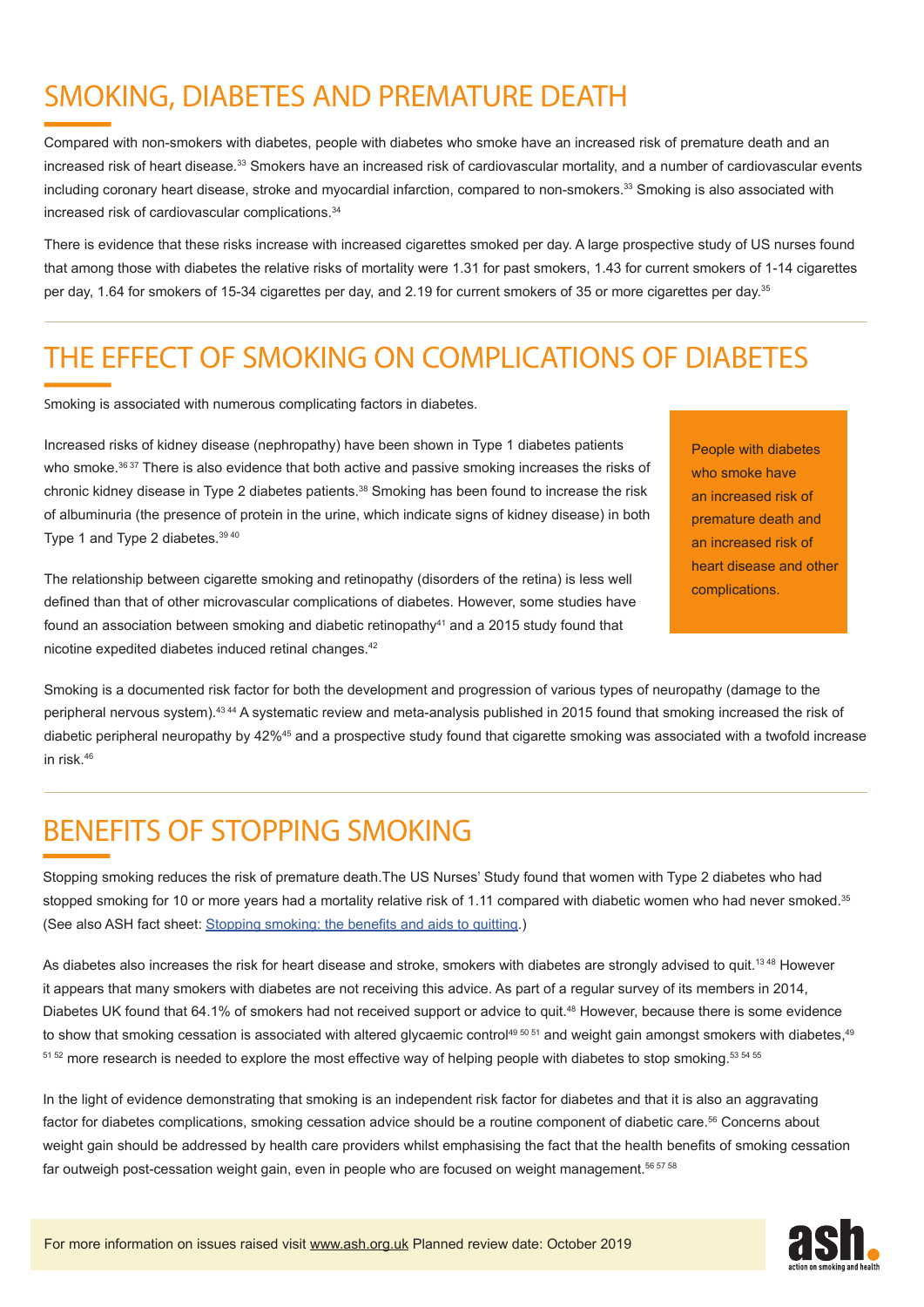## **REFERENCES**

1 Diabetes: the basics [Internet]. Diabetes UK. 2017 [cited 19 September 2017]. Available from:<https://www.diabetes.org.uk/diabetes-the-basics>

2 Diabetes and ethnicity. [Internet]. Diabetes UK. 2017. [cited 19 September 2017]. Available from:<http://www.diabetes.co.uk/diabetes-and-ethnicity.html> 3 Oldroyd J. [Diabetes and ethnic minorities.](http://pmj.bmj.com/content/81/958/486) Postgraduate Medical Journal. 2005;81(958):486-490.

4 Diabetes prevalence 2016. [Internet] Diabetes UK. 2016. [cited 19 September 2017]. Available from: [https://www.diabetes.org.uk/professionals/position](https://www.diabetes.org.uk/professionals/position-statements-reports/statistics/diabetes-prevalence)[statements-reports/statistics/diabetes-prevalence-2016/](https://www.diabetes.org.uk/professionals/position-statements-reports/statistics/diabetes-prevalence) 

5 Facts and stats October 2016. [Internet]. Diabetes UK. 2017. [cited 19 September 2017]. Available from: [https://diabetes-resources-production.s3-eu-west-1.](ttps://diabetes-resources-production.s3-eu-west-1.amazonaws.com/diabetes-storage/migration/pdf/Diabe) [amazonaws.com/diabetes-storage/migration/pdf/DiabetesUK\\_Facts\\_Stats\\_Oct16.pdf](ttps://diabetes-resources-production.s3-eu-west-1.amazonaws.com/diabetes-storage/migration/pdf/Diabe)

6 Diabetes and smoking. [Internet]. Diabetes UK. 2017. [cited 19 September 2017]. Available at<http://www.diabetes.co.uk/diabetes-and-smoking.html> 7 Chang S. [Smoking and Type 2 Diabetes Mellitus.](https://www.ncbi.nlm.nih.gov/pmc/articles/PMC3530709/) Diabetes & Metabolism Journal. 2012;36(6):399.

8 Yeh H. [Smoking, smoking cessation, and risk for Type 2 Diabetes Mellitus.](http://citeseerx.ist.psu.edu/viewdoc/download;jsessionid=288C14BE39F334886E7C7F6E50061B55?doi=10.1.1.669.9166&rep=rep1&type=pdf) Annals of Internal Medicine. 2010;152(1):10.

9 Radzevičienė L, Ostrauskas R. [Smoking habits and the risk of type 2 diabetes: A case-control study](https://www.ncbi.nlm.nih.gov/pubmed/19269874). Diabetes & Metabolism. 2009;35(3):192-197.

10 Spijkerman AM. [Smoking and long-term risk of type 2 diabetes: the EPIC-InterAct study in European populations](https://www.ncbi.nlm.nih.gov/pubmed/25336749). Diabetes Care. 2014;37(12):3164-71.

11 Willi, C. [Active smoking and the risk of Type 2 diabetes: A systematic review and meta-analysis](https://www.ncbi.nlm.nih.gov/pubmed/18073361). JAMA 2007;298:2654-2664.

12 Ding E, Hu F. [Smoking and Type 2 Diabetes.](https://www.ncbi.nlm.nih.gov/pubmed/18073361) JAMA. 2007;298(22):2675.

13 Fagard R, Nilsson P. [Smoking and diabetes—The double health hazard!](https://www.ncbi.nlm.nih.gov/pubmed/19875348). Primary Care Diabetes. 2009;3(4):205-209.

14 Cullen M, Ebbert J, Vierkant R, Wang A, Cerhan J. [No interaction of body mass index and smoking on diabetes mellitus risk in elderly women.](https://www.ncbi.nlm.nih.gov/pmc/articles/PMC2664829/) Preventive Medicine. 2009;48(1):74-78.

15 Nagaya T, Yoshida H, Takahashi H, Kawai M. Heavy smoking raises risk for Type 2 Diabetes Mellitus in obese men; But, light smoking reduces the risk in lean [men: A follow-up study in Japan](https://www.ncbi.nlm.nih.gov/pubmed/18083537). Annals of Epidemiology. 2008;18(2):113-118.

16 Houston T. [Active and passive smoking and development of glucose intolerance among young adults in a prospective cohort: CARDIA study.](https://www.ncbi.nlm.nih.gov/pmc/articles/PMC1458534/) BMJ. 2006;332(7549):1064-1069.

17 Hayashino Y, Fukuhara S, Okamura T, Yamato H, Tanaka H, Tanaka T et al. A prospective study of passive smoking and risk of Diabetes in a cohort of workers: [The High-Risk and Population Strategy for Occupational Health Promotion \(HIPOP-OHP\) study](https://www.ncbi.nlm.nih.gov/pubmed/18235051). Diabetes Care. 2008;31(4):732-734.

18 Ko K, Min H, Ahn Y, Park S, Kim C, Park J et al. A prospective study investigating the association between environmental tobacco smoke exposure and the [incidence of Type 2 Diabetes in never smokers](https://www.ncbi.nlm.nih.gov/pubmed/28433570). Annals of Epidemiology. 2011;21(1):42-47.

19 Lajous M, Tondeur L, Fagherazzi G et al. [Childhood and adult secondhand smoke and type 2 diabetes in women.](https://www.ncbi.nlm.nih.gov/pubmed/23757428) Diabetes Care. 2013;36(9):2720-2725. 20 Wei X, Meng E, Yu S. [A meta-analysis of passive smoking and risk of developing Type 2 Diabetes Mellitus.](https://www.ncbi.nlm.nih.gov/pubmed/25488377) Diabetes Research and Clinical Practice. 2015;107(1):9-14.

21 Dare Kim, Yoon Soo Choy, Eun-Cheol Park. [Association between secondhand smoke and glycaemic control in adult diabetes patients.](http://www.sciencedirect.com/science/article/pii/S0091743516303668) Preventive Medicine. 2017;94:48-54.

22 Kermah D, Shaheen M, Pan D, Friedman TC. Association between secondhand smoke and obesity and glucose abnormalities: Data from the National Health [and Nutrition Examination Survey \(NHANES 1990 – 2010\).](https://www.ncbi.nlm.nih.gov/pubmed/28405342) BMJ Open Diabetes Research and Care. 2017;5:e000324.

23 Bao W, Michels KB, Tobias DK, et al. Parental smoking during pregnancy and the risk of gestational diabetes in the daughter. International Journal of [Epidemiology.](https://www.ncbi.nlm.nih.gov/pmc/articles/PMC4881834/) 2016;45(1):160–169.

24 Dodds L, Woolcott CG, Weiler H et al. [Vitamin D status and Gestational Diabetes: Effect of smoking status during pregnancy.](https://www.ncbi.nlm.nih.gov/pubmed/26848814) Paediatric and Perinatal Epidemiology. 2016;30(3):229-237.

25 Gestational Diabetes. [Internet]. NHS Choices, 2017. [cited 19 September 2017]. Available from: [http://www.nhs.uk/Conditions/gestational-diabetes/Pages/](http://www.nhs.uk/Conditions/gestational-diabetes/Pages/Introduction.aspx) [Introduction.aspx](http://www.nhs.uk/Conditions/gestational-diabetes/Pages/Introduction.aspx)

26 Bellamy L, Casas J, Hingorani A, Williams D. [Type 2 diabetes mellitus after gestational diabetes: a systematic review and meta-analysis](https://www.ncbi.nlm.nih.gov/pubmed/19465232). The Lancet. 2009;373(9677):1773-1779.

27 Metabolic syndrome [Internet]. NHS Choices. 2017 [cited 5 October 2017]. Available from: [http://www.nhs.uk/conditions/metabolic-syndrome/Pages/](http://www.nhs.uk/conditions/metabolic-syndrome/Pages/Introduction.aspx) [Introduction.aspx](http://www.nhs.uk/conditions/metabolic-syndrome/Pages/Introduction.aspx)

28 Sherwood Forest Hospitals NHS Foundation Trust. Co-existence of smoking and metabolic syndrome among middle-aged patients with diabetes in the UK: a [cross-sectional analysis.](http://journals.sagepub.com/doi/abs/10.3132/dvdr.2007.048) Diabetes Care. 2007; 4(3):241-242.

29 Wakabayashi I. [Relationship between smoking and metabolic syndrome in men with Diabetes Mellitus](https://www.ncbi.nlm.nih.gov/pubmed/24266721). Metabolic Syndrome and Related Disorders. 2014;12(1):70-78.

30 Marks, L, Malavet, P, Pitruzzello, N, Probst, W, Irizarry-Alvarado, J. Efficacy of asmoking cessation quality improvement project during a preoperative [evaluation in patients with metabolic syndrome](http://www.nursinglibrary.org/vhl/handle/10755/601472). Virginia Henderson International Nursing e-Repository.

31 Zammit AR, Katz MJ, Derby C, Bitzer M et al. Metabolic Syndrome and smoking areassociated withfuture development of advanced chronic kidney disease in [older adults. Cardiorenal Medicine](https://www.karger.com/Article/FullText/441624). 2016;6:108-115.

32 Kokubo Y, Watanabe, M, Higashiyama A, et al. A combination of smoking and metabolic syndrome increased the risk of incident atrial fibrillation: The SUITA [study.](https://www.tripdatabase.com/doc/9170406--OP-7A-02--A-COMBINATION-OF-SMOKING-AND-METABOLIC-SYNDROME-INCREASED-THE-RISK-OF-INCIDENT-ATRIAL-FIBRILLATION#content) Journal of Hypertension. 2016;Oral Session 7a.

33 Qin R, Chen T, Lou Q et al. Excess risk of mortality and cardiovascular events associated with smoking among patients with diabetes: meta-analysis of [observational prospective studies](https://www.ncbi.nlm.nih.gov/pubmed/22251416). International Journal of Cardiology. 2013;167(2):342-50.